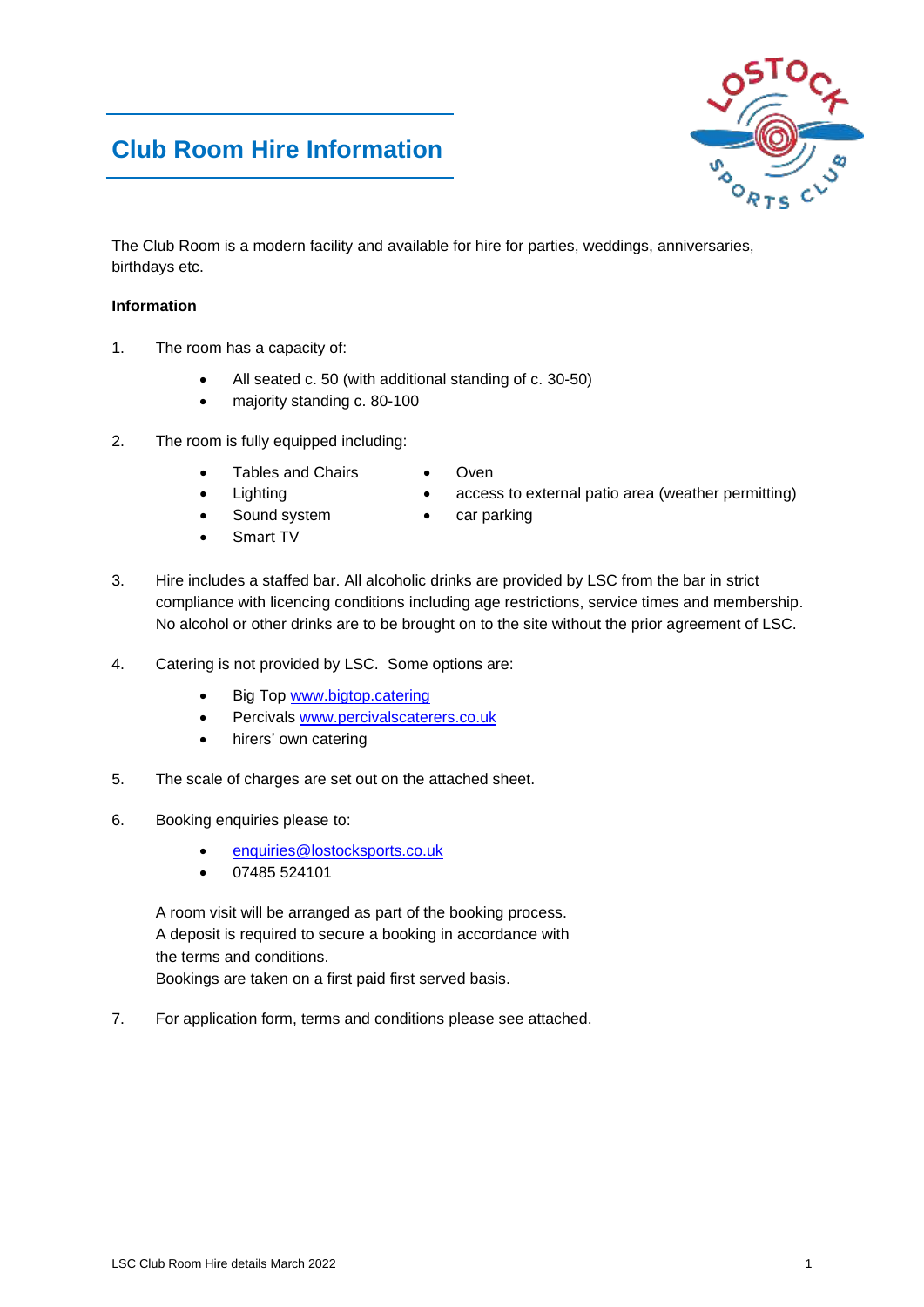

# **Club Room Hire Charges**

| <b>Hire</b>                                                              | £      |
|--------------------------------------------------------------------------|--------|
| A. Half day. Maximum of 4 hours over am, pm, eve (includes bar).         | 200.00 |
| B. Full day. Maximum of 7 hours over day or half day/eve (includes bar). | 300.00 |
| Security deposit (amount may vary)                                       | 100.00 |

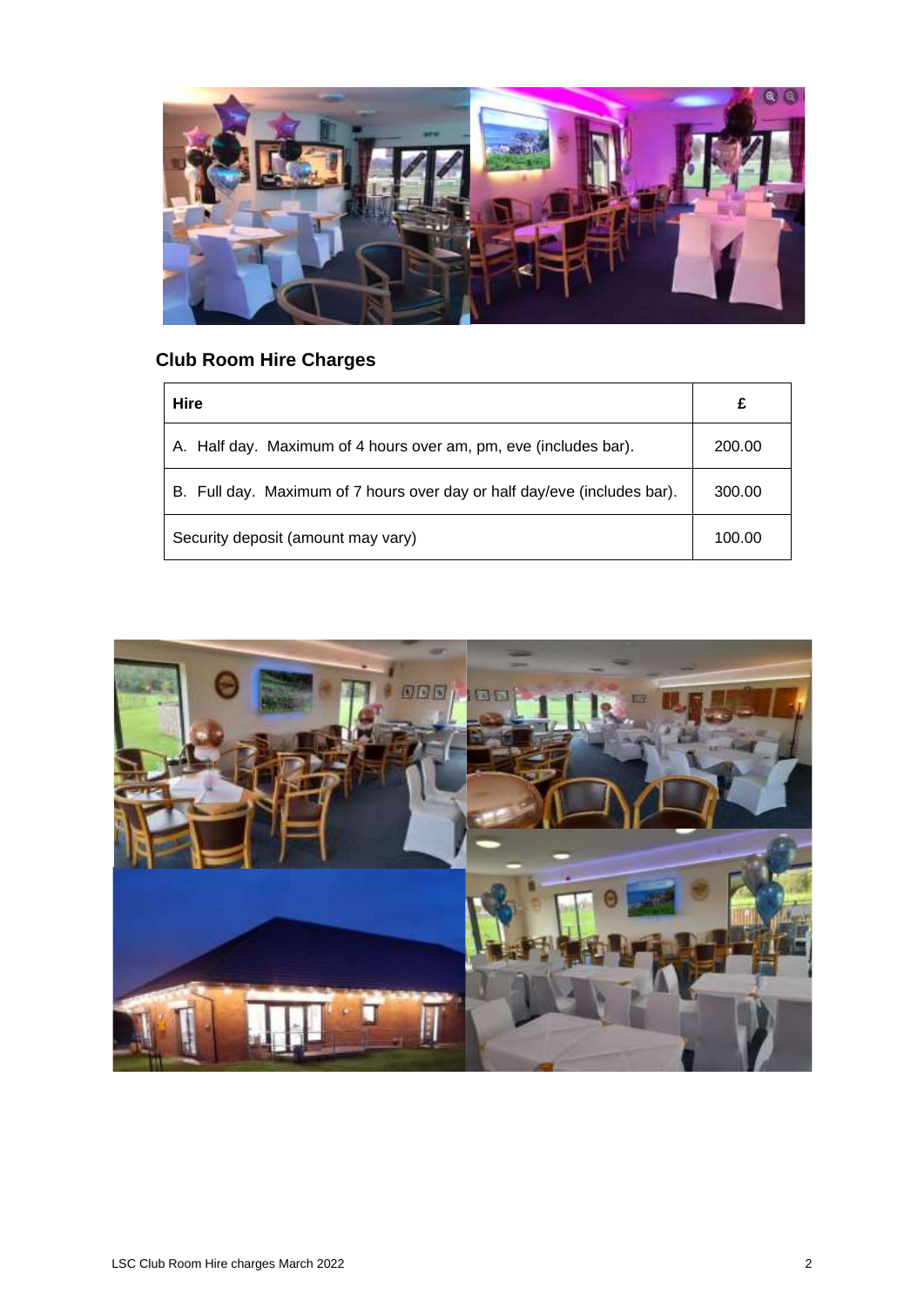

## **1. Parties to contract**

1.1 Lostock Sports Club

| Contact: | lan Raby                |
|----------|-------------------------|
|          | 07485 524101            |
|          | ian@lostocksports.co.uk |

| 1.2 | Hirer's name | <u> 1986 - Andrea Albert III, politik eta politik eta politik eta politik eta politik eta politik eta politik e</u> |
|-----|--------------|---------------------------------------------------------------------------------------------------------------------|
|     | Address      |                                                                                                                     |
|     |              |                                                                                                                     |
|     | Email        |                                                                                                                     |
|     | Telephone    |                                                                                                                     |

## **2. Facilities**

- 2.1 Hire of the club room and associated facilities (no access to changing rooms etc) for a maximum of \_\_\_\_\_\_\_ persons.
- 2.2 Date \_\_\_\_\_\_\_\_\_\_\_\_\_\_\_\_\_\_\_\_\_\_\_\_\_\_\_\_\_\_\_\_\_\_\_\_\_\_\_

### 2.3 Times

- $\bullet$  entry/access  $\qquad \qquad \overline{\qquad \qquad }$
- leave/close

2.4 Purpose of hire \_\_\_\_\_\_\_\_\_\_\_\_\_\_\_\_\_\_\_\_\_\_\_\_\_\_\_\_\_\_\_\_\_\_\_\_\_\_\_\_\_\_\_\_\_\_\_\_\_\_\_\_

### **3. Charges**

- 3.1 Room hire £ \_\_\_\_\_\_\_\_\_\_\_\_\_\_\_ (see hire charges table)
- 3.2 A deposit of 50% total hire charge is payable to confirm a booking. The balance of 50% will be due seven days prior to the event. All funds must be cleared before access will be granted.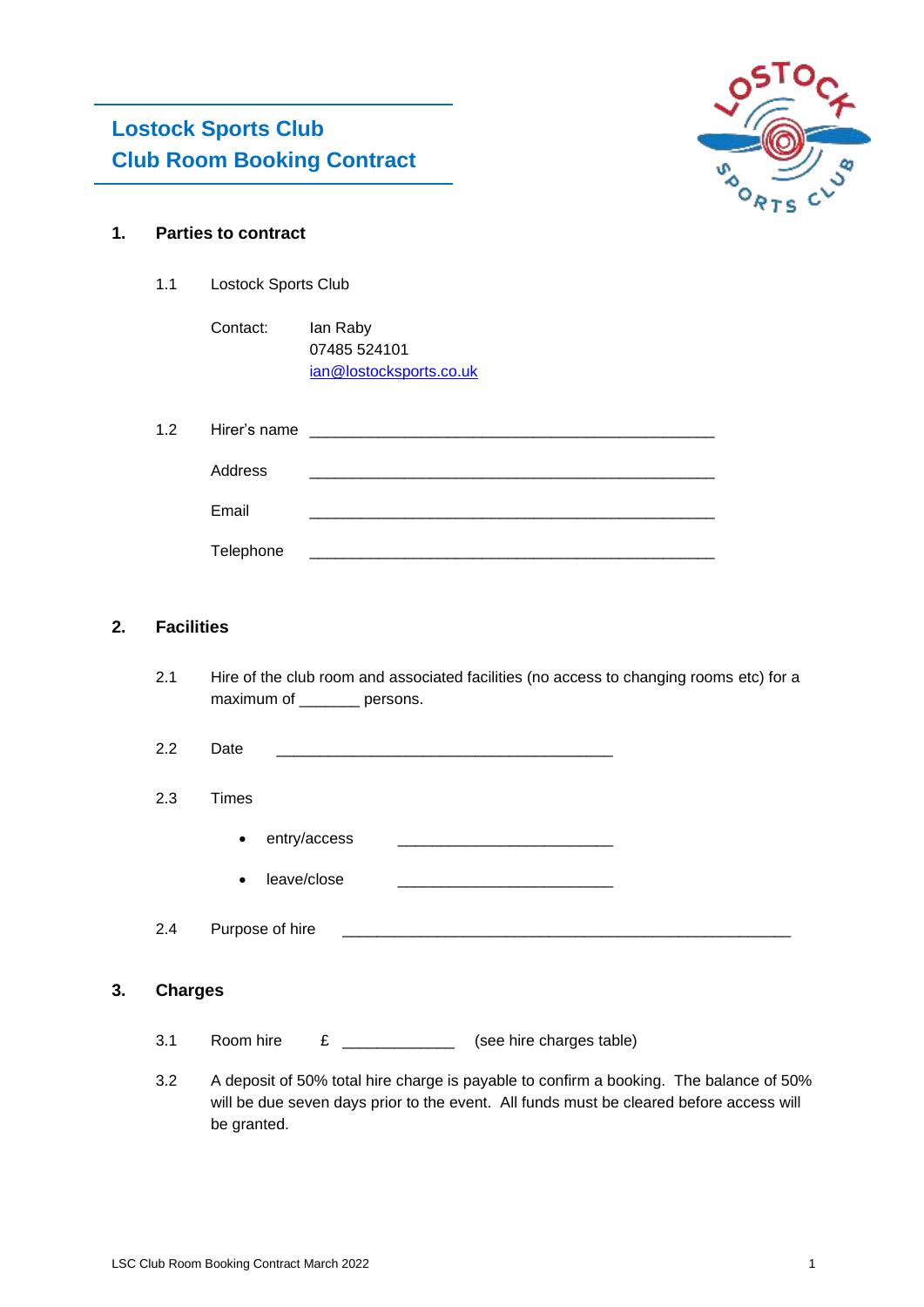- 3.3 A minimum security deposit of £100.00 is required to be paid at least seven days before the event to retain the booking. The security deposit will be returned after the event less any deductions for cleaning/damage/breakages. LSC may make an additional charge post the event if the deposit does not cover these costs.
- 3.4 Payments to be made by direct transfer to 'Lostock Sports Club' at bank 30-99-08 a/c 22066668.

## **4. Contract**

- 4.1 This contract will become effective on signing by both parties.
- 4.2 The booking is subject to the terms and conditions attached which are part of the contract to hire.

 $\Box$  I have read and agree to be bound by the conditions of hire (tick box).

| Signed for and on behalf of                         | Signed for and on behalf of |
|-----------------------------------------------------|-----------------------------|
| <b>Lostock Sports Club</b>                          | <b>Hirer</b>                |
| Name                                                | Name                        |
| Signature                                           | Signature                   |
| <u> 1989 - Andrea Andrews, amerikansk politik (</u> |                             |
| Date                                                | Date                        |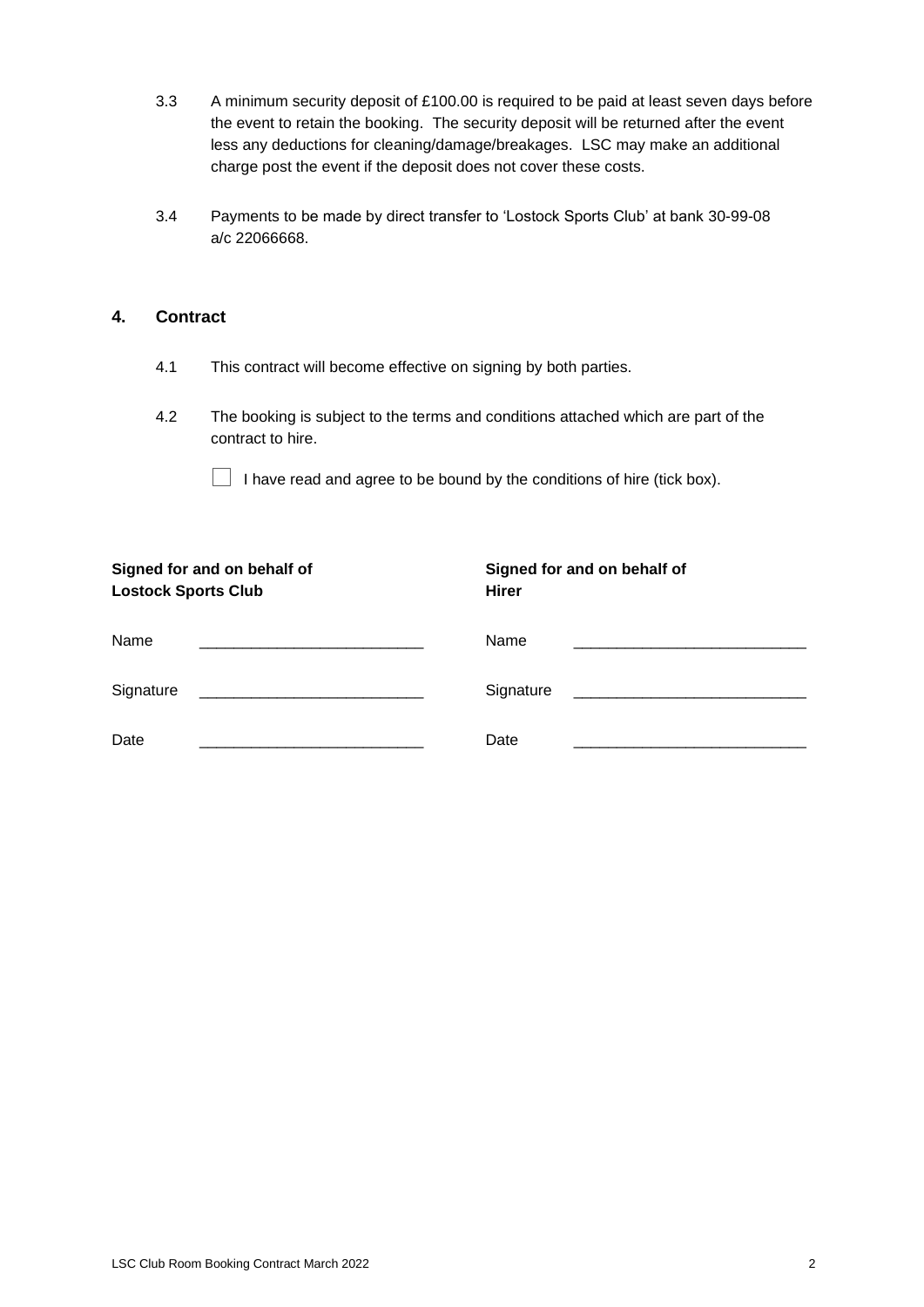## **LSC Club Room Booking and Hire Conditions**



## **Confirmation**

- 1. All bookings are provisional until a signed booking form is completed with the booking fee and returned to LSC.
- 2. LSC reserves the right to refuse to accept a booking at its absolute discretion.

## **Charges**

- 3. All charges (fully inclusive) are shown on the booking form and comprise:
	- a booking fee (50% of the total hire charge)
	- a charge fee (the balance of 50% of the total hire charge) payable seven days in advance of the hire
	- a security deposit of £100.00 (or other sum requested) payable seven days in advance of the hire
- 4. LSC reserve the right to make additional charges if the security deposit does not cover the cost of cleaning and/or making good damages/breakages.
- 5. Failure to pay all of the charges above will result in cancellation of the booking and forfeit of fees paid (excluding security deposit).

## **Membership and attendees/guests**

- 6. The hirer shall be named with full contact details and be admitted to LSC as a social member (as part of the hire fees).
- 7. All attendees at the event will be considered to be guests of the social member at 6. above and/or a guest of LSC.
- 8. The hirer shall provide to LSC on request a list of all attendees at the event.

## **Cancellation**

- 9. The booking may be cancelled by giving written notice in which case the following cancellation charges will apply:
	- within 8 weeks of the hire date, 50% of the fees will be due
	- within 4 weeks of the hire date, 75% of the fees will be due
	- within 2 weeks of the hire date, 100% of the fees will be due
- 10. LSC may cancel the booking at any time if the room becomes unavailable for any reason outside of its control<sup>(1)</sup>, in which case its sole liability will be to refund any fees paid.
- 11. LSC reserves the right to cancel the booking without liability to the hirer if at any time, acting reasonably, it considers that the event is illegal or may adversely affect the reputation of LSC.

#### **Use of the premises**

- 12. The hirer and persons attending the event must:
	- comply with all licensing, health and safety and other regulations in force and relating to the building

<sup>(1)</sup> Including, without limitation, adverse weather, power failure, staff shortages, unsafe building and facilities